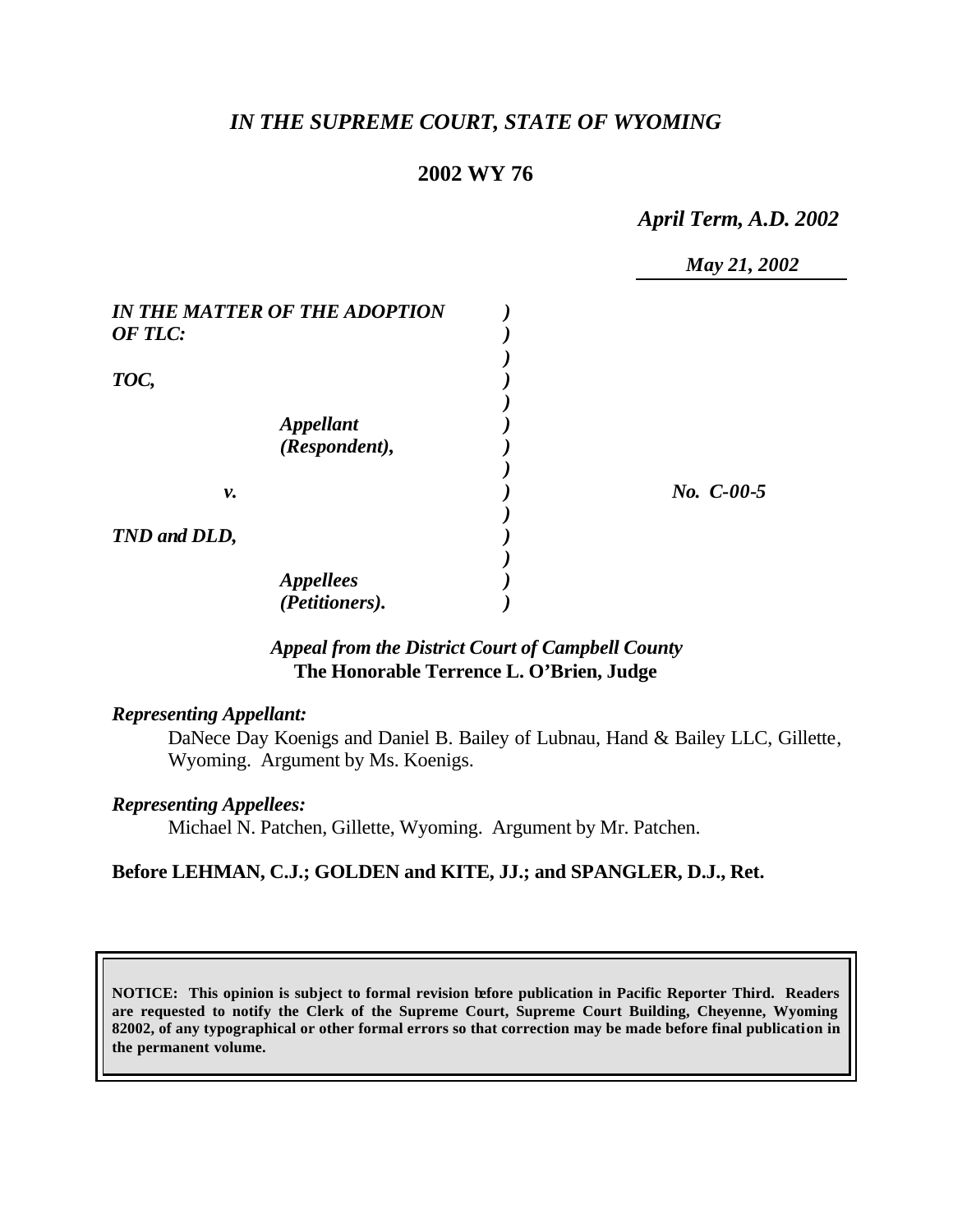#### **LEHMAN, Chief Justice.**

l

[¶1] Appellant TOC (Father) appeals from the district court's order granting the adoption of his seven-year-old daughter, TLC to TND (Stepfather) without Father's consent. We hold that the record does not demonstrate clear and convincing evidence to support either of the statutory factors relied upon by the district court to grant this adoption without the consent of Father. Accordingly, we reverse.

#### *ISSUES*

[¶2] Father presents the following issues for our analysis:

A. Did the District Court err in failing to strictly construe the provisions of W.S. § 1-22-101 *et seq.* and grant every reasonable intendment in favor of the father contesting the adoption of his child?

B. Was the District Court's finding that the father had willfully failed to pay child support pursuant to W.S.  $\S$  1-22-110(a)(iv) and (ix) an abuse of discretion when the failure to pay child support was a result of the father's incarceration?

C. Was the District Court's finding that the father had abandoned the child pursuant to W.S.  $\S$  1-22-110(a)(iii) an abuse of discretion when there was no intent to abandon the child?

D. Without specific statutory authority, can the District Court find a parent's incarceration sufficient grounds for entering an adoption pursuant to W.S. § 1-22-110?

### *FACTS*

[¶3] The record before this court contains no transcript of the hearing in this case. Additionally, Father has improperly invoked W.R.A.P. 3.03 by failing to follow its requirements.<sup>1</sup> However, for the limited purpose of generating this contextual section of our

<sup>1</sup> The parties submitted an agreed statement of the proceedings. However, this attempted statement fails to comply with W.R.A.P. 3.03 in two regards. First, W.R.A.P. 3.03 can be utilized only to provide a settled statement of a proceeding if a transcript is unavailable. A transcript is unavailable only if the proceeding was not stenographically or otherwise recorded or if the recording is somehow lost or destroyed. 16A Charles A. Wright, Miller & Cooper, *Federal Practice and Procedure: Jurisdiction 3d* § 3956.3, at 341 (3d ed. 1999). The record before us does not reflect whether the hearing was recorded, stenographically or otherwise. Father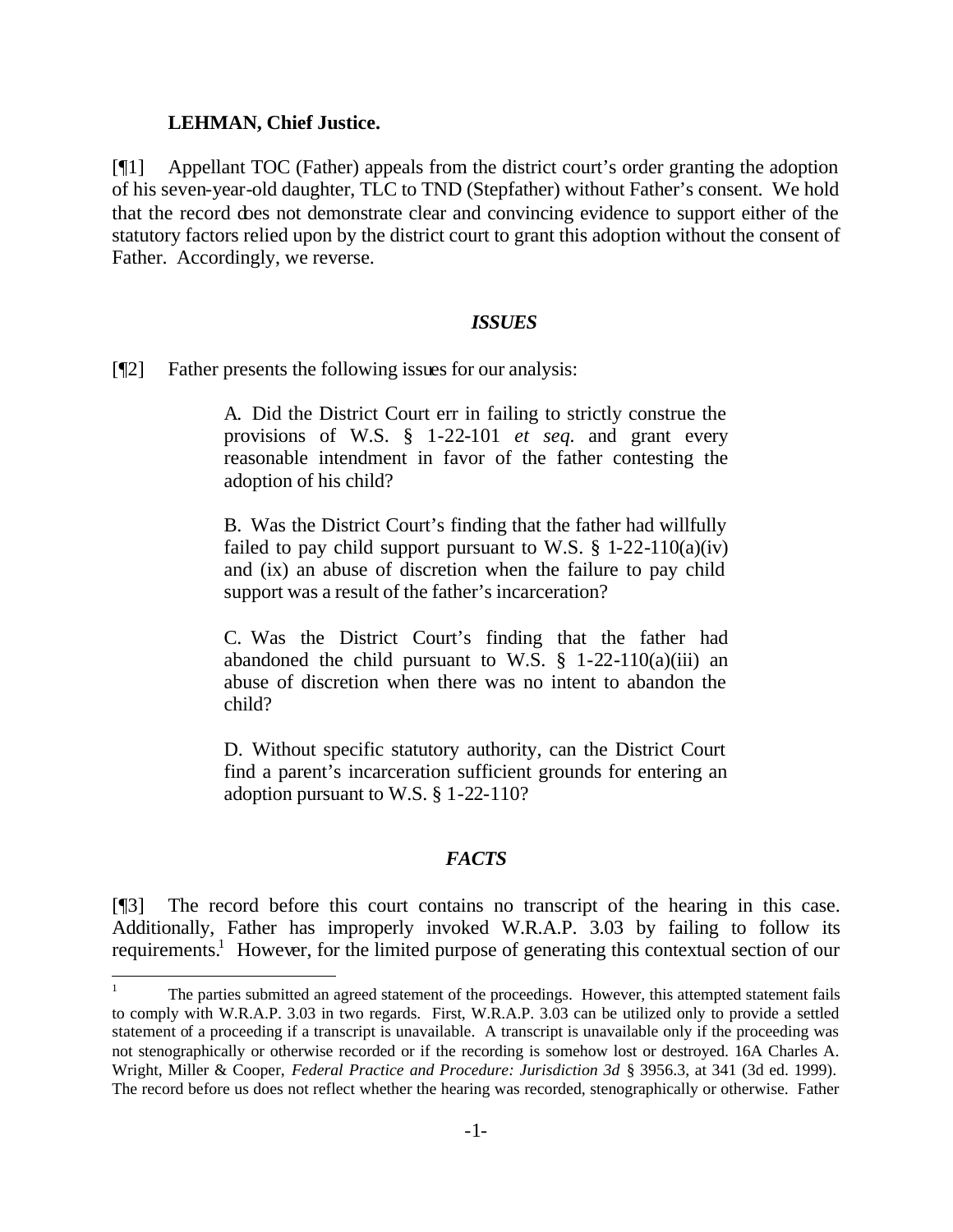opinion, we will utilize portions of the parties' agreed upon statement of proceedings as otherwise supported by the record.

[¶4] On June 4, 1992, TLC was born to Father and DLD (Mother). Since her birth, the child has continuously lived with Mother. Mother and child resided with Father for various periods from the time of the child's birth until the spring of 1997. During one of these periods, Mother and Father purchased a home together. Mother and child have lived with petitioner Stepfather since May of 1997.

[¶5] In December of 1995, Father was sentenced to serve a term of three to six years in the Wyoming State Penitentiary for delivering a controlled substance. He was released on probation and ordered to serve a forty-five day split sentence on weekends. In April of 1996, his probation was revoked, and he was placed in the state penitentiary. He was transferred to the Campbell County Community Corrections Facility in August of 1996 where he stayed until March of 1997. In July of 1998, Father's parole was revoked and he was again placed in the state penitentiary until August of 1999 when he was again released to the corrections facility where he resided at the time of trial.

[¶6] Father's paternity and parental obligations were judicially established by a court order that was entered on September 15, 1995. The paternity decree required Father to pay \$192 per month in child support. In December 1999, Father owed \$9,636.50 in child support arrearages. During periods of incarceration, Father was under thirty-five to sixty-five percent wage withholding for his child support obligations and while imprisoned failed to seek modification of his child support obligation.

[¶7] In addition to the periods Mother and Father lived together, Father saw the child approximately twenty times from her birth until the spring of 1997. Since 1997, Father has purchased three gifts for the child including a bicycle and a clock. While in the penitentiary Father mailed his daughter three letters and made monthly collect calls to her lasting from two to five minutes.

[¶8] Stepfather and Mother filed a Petition for Adoption October 14, 1999, alleging that Father had abandoned the child and had willfully failed to provide court-ordered child support. Father objected to the petition. A hearing was conducted, and the district court

merely states in his Notice of Appeal that "no transcript of this proceeding was made." This statement is insufficient to invoke the use of W.R.A.P. 3.03. If the proceeding was recorded, it is mandatory for Father to have a transcript made and present to this court at least those sections of the transcript pertinent to the issues on appeal.

The second problem with the process attempted by Father to provide a settled statement of the proceedings is that the statement, although signed by the attorneys for the parties, was never presented to the district court for its approval. W.R.A.P. 3.03 clearly requires trial court approval of a statement before it can properly be considered settled and become part of the record.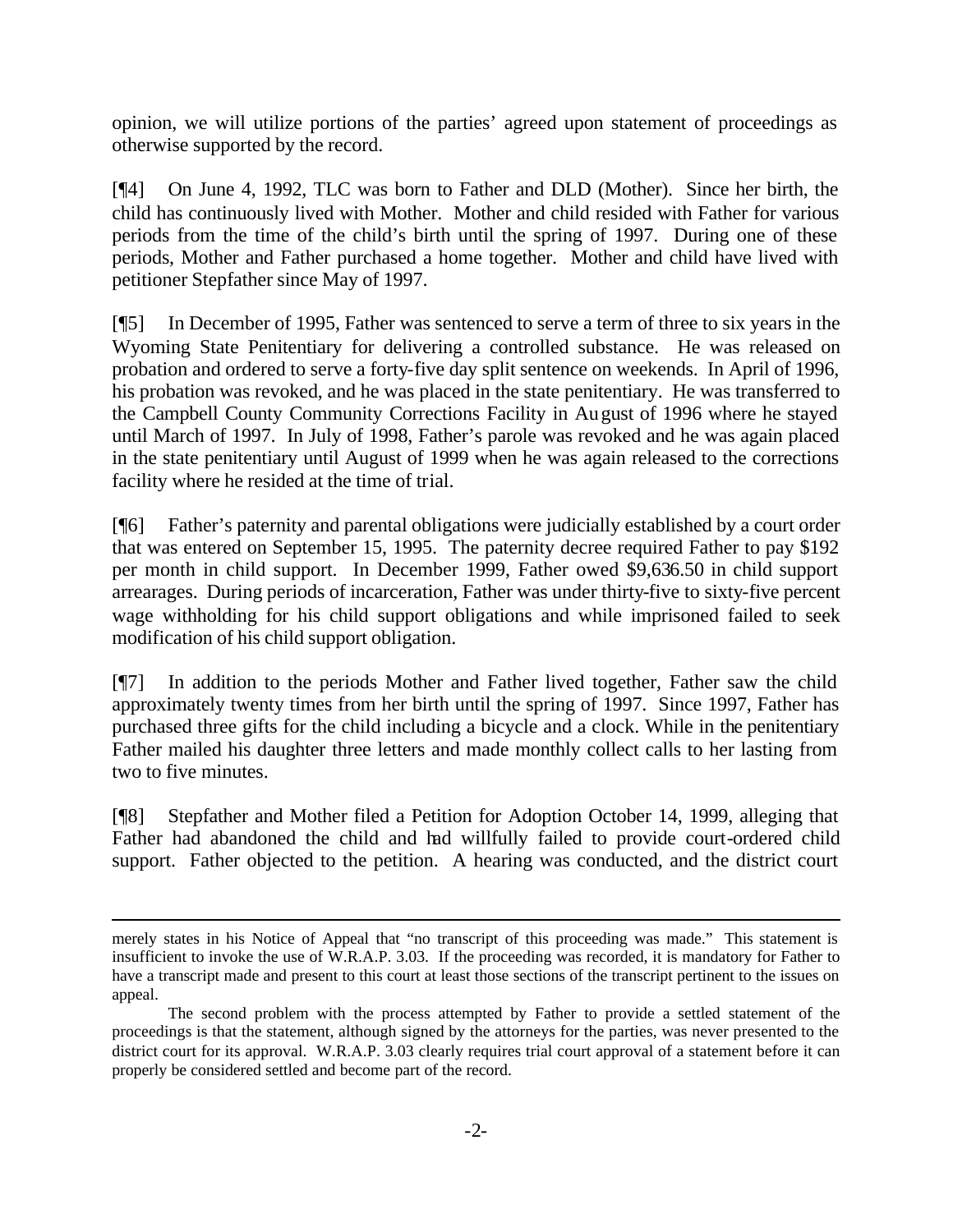entered its Final Decree of Adoption over Father's objection on January 21, 2000. This timely appeal followed.

#### *STANDARD OF REVIEW*

[¶9] This court reviews orders of adoption under an abuse of discretion standard. We succinctly stated this standard in *Matter of Adoption of SMR,* 982 P.2d 1246, 1248 (Wyo. 1999):

> The power to grant or deny a petition for adoption is within the discretion of the trial court. *Matter of Adoption of BGH*, 930 P.2d 371, 377 (Wyo. 1996); *Matter of Adoption of GSD*, 716 P.2d 984, 988 (Wyo. 1986). "Judicial discretion is a composite of many things, among which are conclusions drawn from objective criteria." *Mintle v. Mintle*, 764 P.2d 255, 257 (Wyo. 1988) (quoting *Martin v. State*, 720 P.2d 894, 897 (Wyo. 1986)). "In determining whether there has been an abuse of discretion, the ultimate issue is whether the court could reasonably have concluded as it did." *Matter of Adoption of BGH*, 930 P.2d at 377-78 (quoting *Matter of Adoption of CCT*, 640 P.2d 73, 76 (Wyo. 1982)). In the context of alleged abuse of discretion, the assessment of the circumstances in the case

> > is tantamount to an evaluation of whether the evidence is sufficient to support the decision of the district court. In review of the evidence, we accept the successful party's submissions, granting them every favorable inference fairly to be drawn and leaving out of consideration conflicting evidence presented by the unsuccessful party.

(Quoting *Basolo v. Basolo*, 907 P.2d 348, 353 (Wyo. 1995).)

#### *DISCUSSION*

[¶10] It is within the following constitutional framework that we are constrained to review Father's case. First and foremost, we recognize that the right to familial association is a fundamental right protected by both the Wyoming and the United States Constitutions. *DS v. Dep't of Public Assistance & Social Servs.,* 607 P.2d 911, 918 (Wyo. 1980); *Stanley v. Illinois,* 405 U.S. 645, 651, 92 S.Ct. 1208, 1213, 31 L.Ed.2d 551 (1972) (integrity of the family unit protected by the due process clause of the Fourteenth Amendment, equal protection clause of the Fourteenth Amendment, and the Ninth Amendment). Accordingly, adoption statutes are strictly construed when the proceeding is against a nonconsenting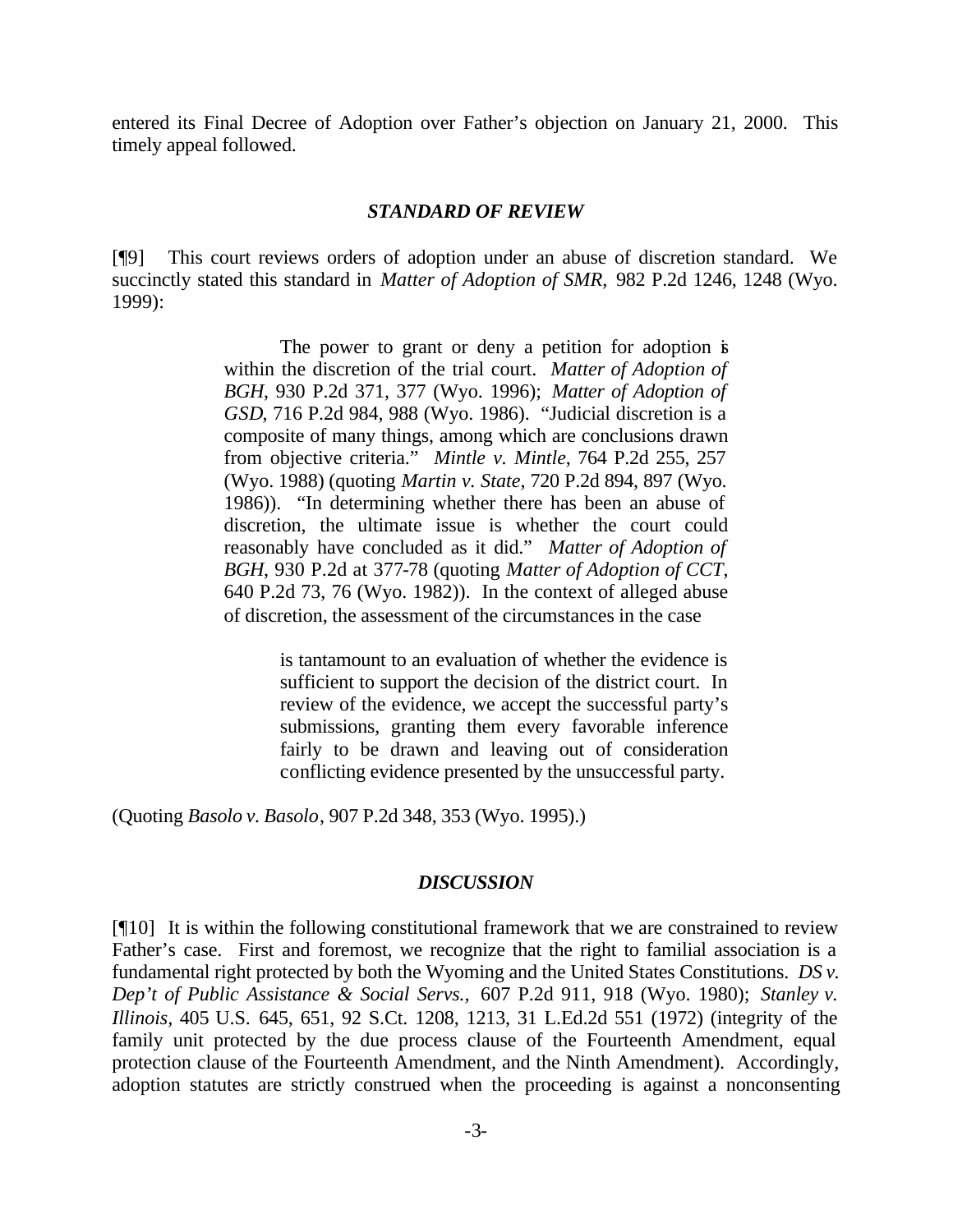parent, and every reasonable intendment is made in favor of that parent's claims*. In re Adoption of Female Child X*, 537 P.2d 719, 723 (Wyo. 1975); *In re Adoption of Narragon*, 530 P.2d 413, 414 (Wyo. 1975). This court has explored the substantial policies supporting that tenet in *Matter of Adoption of Voss,* 550 P.2d 481, 485 (Wyo. 1976):

> [T]he earliest and most hallowed of the ties that bind humanity, in all countries considered sacred, is the relationship of parent and child. Therefore, parents have the first and natural right to their children. A decree of adoption tears asunder forever the parent-child relationship and for all legal and practical purposes, that child is the same as dead to the parent affected. The parent has lost the right to ever again see the child or even know of his whereabouts. Courts cautiously guard the parent-child relationship.

[¶11] Adoptions can occur without the consent of a parent only under certain statutorily delineated circumstances. Because of the fundamental liberty interest at stake, the applicable statutes must be strictly construed. Moreover, the party requesting adoption bears the burden of proving the existence of at least one of the statutory factors by clear and convincing evidence. *In re Adoption of Strauser,* 65 Wyo. 98, 196 P.2d 862, 867 (Wyo. 1948) ("When a parent refuses to consent, and the matter in controversy is whether he had abandoned the child so as to dispense with the necessity of his consent, the burden of proof is on the party seeking to justify the adoption on that ground, and the courts often say that the evidence to show abandonment must be clear and convincing."); *In re Adoption of Female Child X,* 537 P.2d at 722 ("Petitioners, seeking to establish an exception and facts which would justify the absence of parental consent, have the burden of this proof.")

[¶12] Subsequent to this court's decisions regarding the standard and burden of proof, the U.S. Supreme Court has also recognized the clear and convincing standard as the constitutionally mandated minimum standard for the termination of parental rights. In *Santosky v. Kramer,* 455 U.S. 745, 753-54, 102 S.Ct. 1388, 1394-95, 71 L.Ed.2d 599 (1982)<sup>2</sup> the Court determined that:

> The fundamental liberty interest of natural parents in the care, custody, and management of their child does not evaporate simply because they have not been model parents or have lost temporary custody of their child to the State. Even when blood relationships are strained, parents retain a vital interest in preventing the irretrievable destruction of their family life. If anything, persons faced with forced dissolution of their parental rights have a more critical need for procedural protections than

<sup>&</sup>lt;sup>2</sup> The Court held that determination of the precise burden equal to or greater than the "clear and convincing" standard is a matter of state law properly left to state legislatures and state courts.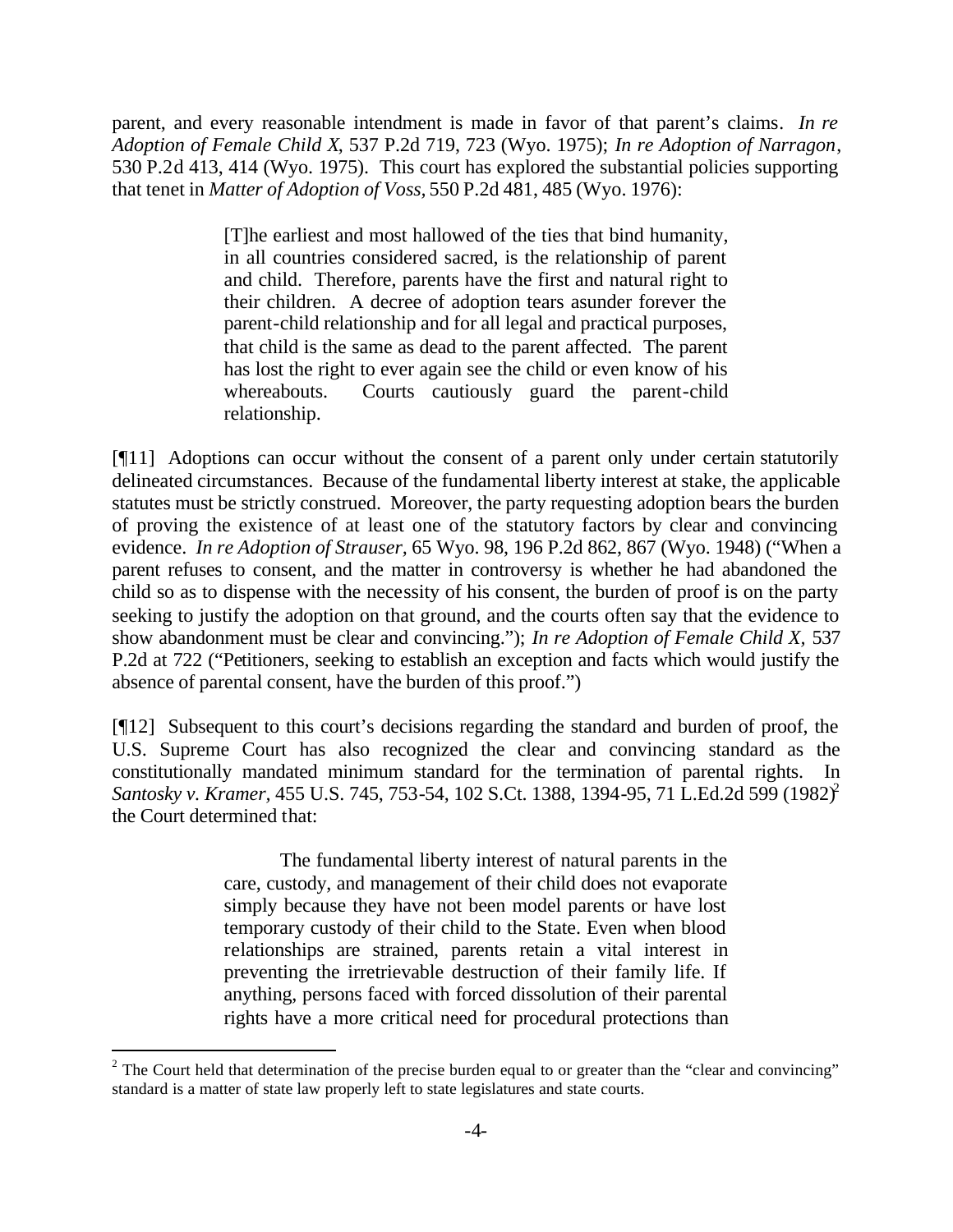do those resisting state intervention into ongoing family affairs. When the State moves to destroy weakened familial bonds, it must provide the parents with fundamentally fair procedures.

[¶13] The Court next reasoned that, "[t]he function of a standard of proof, as that concept is embodied in the Due Process Clause and in the realm of factfinding, is to 'instruct the factfinder concerning the degree of confidence our society thinks he should have in the correctness of factual conclusions for a particular type of adjudication.'" 455 U.S. at 754-55, 102 S.Ct. at 1395 (quoting *Addington v. Texas*, 441 U.S. 418, 423, 99 S.Ct. 1804, 1808, 60 L.Ed.2d 323 (1979)). It ultimately held: "In parental rights termination proceedings, the private interest affected is commanding; the risk of error from using a preponderance standard is substantial; and the countervailing governmental interest favoring that standard is comparatively slight. Evaluation of the three *Eldridge* factors compels the conclusion that use of a 'fair preponderance of the evidence' standard in such proceedings is inconsistent with due process. $\frac{3}{2}$  455 U.S. at 758, 102 S.Ct. at 1397.<sup>3</sup>

[¶14] Turning now to our review of the instant case, as a consequence of Father's failure to comply with W.R.A.P. 3.03, this court cannot consider the agreed statement of proceedings submitted by the parties or any facts contained therein in rendering our decision. *Jackson v. State,* 624 P.2d 751, 756 (Wyo. 1981). We must, therefore, refer to the district court's findings of fact in its order for the purposes of this discussion. Under the circumstances of this appeal, all facts as found by the district court are required to be taken as adequately supported by the evidence presented at the hearing. *G.C.I. Inc. v. Haught,* 7 P.3d 906, 911 (Wyo. 2000) ("When no transcript has been made of trial proceedings, this court accepts the trial court's findings as being the only basis for deciding the issues which pertain to the evidence.") Thus, the question before this court is whether the district court's findings of fact support its ultimate legal conclusion that the requirements of the applicable statutory subsections have been satisfied by clear and convincing evidence. Pursuant to the order, the district court granted the adoption without the consent of Father under two statutory sections, Wyo. Stat. Ann. §  $1-22-110(a)(iii)$  and  $(a)(ix)$ .

## *Abandonment*

l

[¶15] Section 1-22-110(a)(iii) provides for the grant of adoption over the objection of a nonconsenting parent if the nonconsenting parent has "willfully abandoned or deserted the child." The district court determined:

<sup>3</sup> Though *Santosky v. Kramer* involved state-initiated neglect proceedings, as this court has held, the requirement for clear and convincing evidence supporting termination is equally applicable to the parental rights terminations involved in stepparent-initiated adoption proceedings because the same fundamental liberty interest of the natural parent in the relationship with the child is involved and because the State, through its courts, acts to sever a parental tie.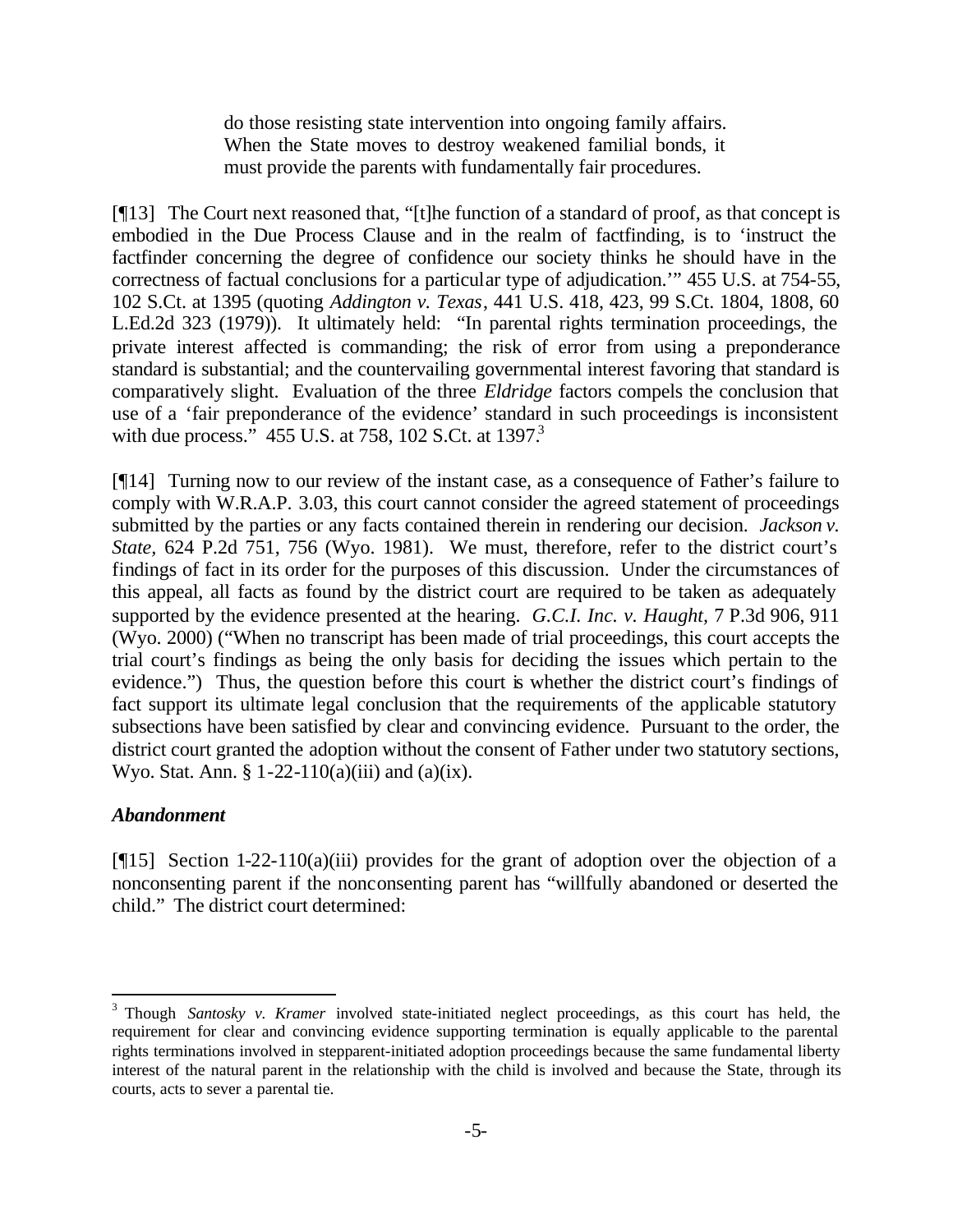Pursuant to Wyoming Statute §1-22-110(a)(iii), this court finds that [Father] has willfully abandoned or deserted the child pursuant to the following facts: a) [Father's] contact with the minor child has been sporadic over her life time. b) The testimony indicates that [Father] did not attempt to exercise regular visitation. c) His lack of contact with the minor child was a result, among other items, [sic] the lack of reasonable notice given to the petitioners to see the child. d) While in prison, he called collect to the minor child once a month with the calls being 2 to 5 minutes in length. Further, he sent the minor child 3 letters and 3 gifts since 1997. The Court can disregard such incidental contacts. e) [Father] had the opportunity to establish a relationship in the life of the child, but he never availed himself of the rights and responsibilities of a parent nor developed any meaningful systematic way to have contact with the child and as a result has willfully abandoned and deserted the child. f) The Court will not put the good intentions of a parent before the best interests of a child. The law does not allow a second chance to a parent who has not met the demands of parenting.

The facts as related in the order do not clearly and convincingly support a finding of willful parental abandonment. The trial court stated that Father had sporadic contact with his daughter over her lifetime. The trial court also found that Father failed to exercise regular visitation. Neither of these findings supports a determination that Father willfully abandoned his daughter. A certain degree of parental inattention, neglect or temporary absence is not enough to establish willful abandonment. *In re Adoption of Female Child X*, 537 P.2d at 721; *In re Adoption of Strauser*, 196 P.2d at 868. Infrequent but continuing contact with a child is sufficient to indicate an intent to maintain parental ties and prevent a finding of willful abandonment. *Matter of Adoption of SMR*, 982 P.2d at 1249.

[¶16] A finding of "abandonment" requires "an actual intent manifested to sever parental relations." *Matter of Adoption of Voss*, 550 P.2d at 487. In this case, the facts in the order reflect that Father attempted to maintain contact with his daughter. This is implicit in the finding that one reason for the lack of contact between Father and his daughter was Father's failure to give reasonable notice to the petitioners (appellees) to see the child. It is explicit in the finding that Father made monthly telephone calls to his daughter while he was in prison. The trial court dismissed the telephone calls as "incidental" contact and thus irrelevant. However, we think that such consistent contact cannot be disregarded, especially under a proper statutory construction of Wyo. Stat. § 1-22-110(a)(iii). We note the legislature has not made specific provision for incidental contacts to be disregarded under this section as it has in the termination provision of Wyo. Stat. § 14-2-309(a)(i). Therefore, the better analytical approach would be to focus on the definitions of "willful" and "abandonment" as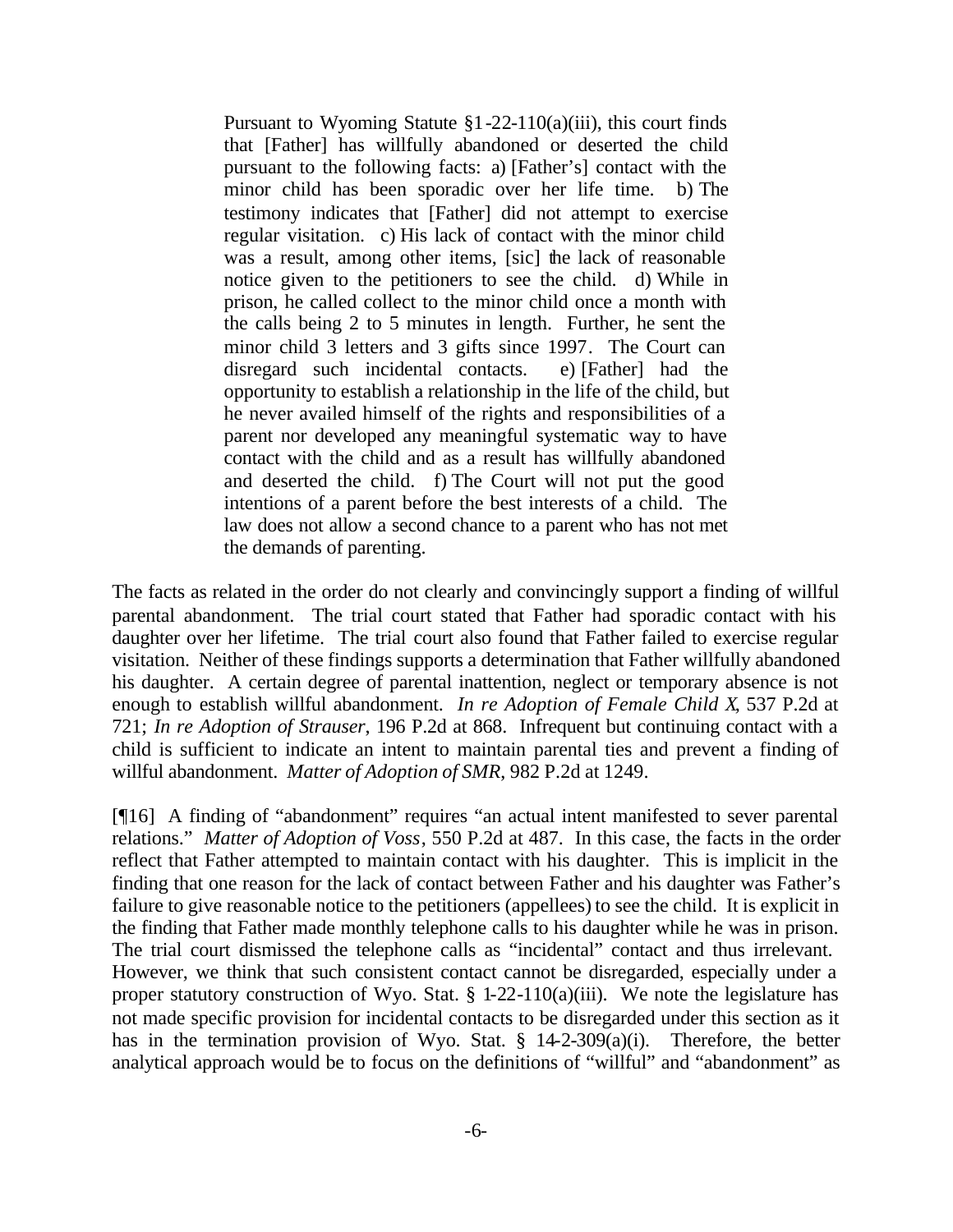established by this court. All contact should be analyzed within the context of these definitions.

[¶17] In the instant case, the monthly telephone calls and occasional letters indicate an attempt by Father to maintain contact with his daughter to the best of his ability while incarcerated. We do not hold that incarceration tolls a nonconsenting parent's familial obligations; however, when determining "abandonment," the trial court should consider whether an incarcerated nonconsenting parent, unable to fulfill the customary parental duties of an unrestrained parent, has nonetheless pursued the opportunities and options which may be available to carry out such duties to the best of his or her ability. *See generally,* Annotation, *Parent's Involuntary Confinement, or Failure to Care for Child as Result Thereof, as Permitting Adoption Without Parental Consent, 78 A.L.R.3d 712 (1977) and* cases cited therein.

[¶18] The district court also concluded that it would "not put the good intentions of a parent before the best interests of the child." However, Father's intent was the crux of the issue before the district court on the subject of abandonment. Because of the fundamental nature of parental rights, the issue of the requirement of parental consent to an adoption is determined without regard for the best interests of the child. *In re Adoption of Female Child X*, 537 P.2d at 722; *Matter of Adoption of RHA*, 702 P.2d 1259, 1264 (Wyo. 1985) (best interests of child irrelevant until the consent issue had been resolved).

[¶19] Presumably, the "good intentions" referred to by the court are Father's good intentions to maintain contact with his daughter. The facts as found in the order indicate that Father attempted to maintain contact, and at least while incarcerated did maintain consistent contact, with his daughter. Because there is no evidence, clear and convincing or otherwise, of an actual intent to terminate the parental ties and a purpose to relinquish parental ties, the finding of abandonment must be reversed.

# *Willful nonpayment of court-ordered support*

l

[¶20] The district court also granted the petition for adoption without the consent of Father pursuant to  $\S$  1-22-110(a)(ix). Though enacted in 1992, this subsection has not yet been subject to interpretation by this court.<sup>4</sup> Additionally, our research discloses that no other state has adopted a comparable provision, thus there is no persuasive authority which might aid in our statutory analysis. Nevertheless, our rules of statutory construction are well established. "Statutory interpretation is a question of law, so our standard of review is de novo. If the conclusion of law is in accordance with the law, we affirm it; if it is not, we correct it." *May v. May*, 945 P.2d 1189, 1191 (Wyo. 1997) (citation omitted). In interpreting statutes, our primary consideration is to determine the legislature's intent. *State ex rel. Motor Vehicle Div. v. Holtz*, 674 P.2d 732, 736 (Wyo. 1983). All statutes must be construed in pari materia; and in ascertaining the meaning of a given law, all statutes relating to the

<sup>&</sup>lt;sup>4</sup> Nor has this statutory subsection been subject to constitutional challenge.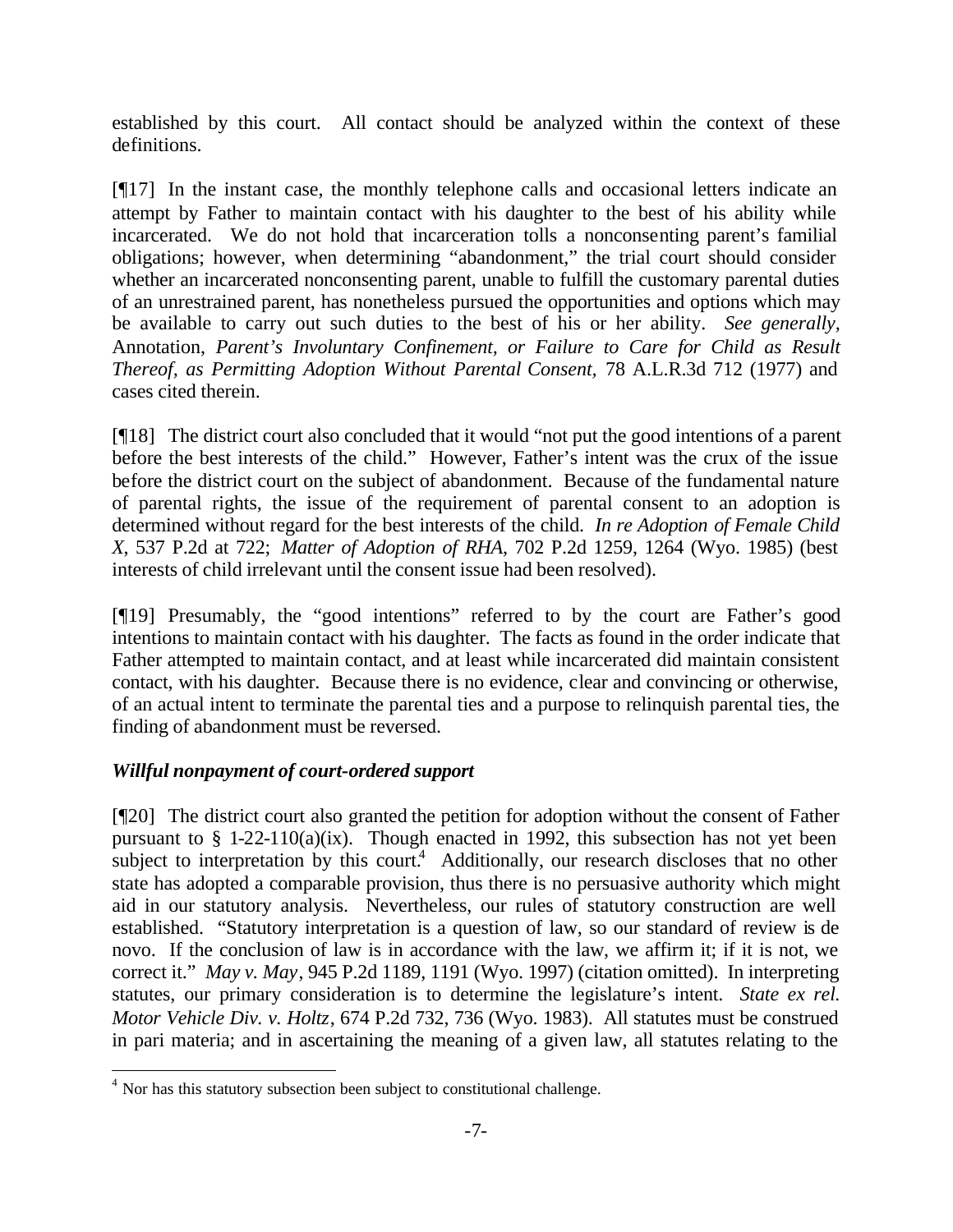same subject or having the same general purpose must be considered and construed in harmony. *Id*. at 735. *Holtz* explained our statutory construction rules:

> If the language is sufficiently clear, there is no need to resort to rules of construction. When the language is not clear or is ambiguous, the court must look to the mischief the statute was intended to cure, the historical setting surrounding its enactment, the public policy of the state, the conclusions of law, and other prior and contemporaneous facts and circumstances, making use of the accepted rules of construction to ascertain a legislative intent that is reasonable and consistent.

*Id.* at 736; see also Fontaine v. Board of County Comm'rs of Park County, 4 P.3d 890, 894 -95 (Wyo. 2000).

[¶21] Wyo. Stat. Ann. § 1-22-110(a)(ix) provides:

 (a) In addition to the exceptions contained in W.S. 1-22-108 the adoption of a child may be ordered without the written consent of a parent . . . if the court finds that the putative father or the nonconsenting parent or parents have:

. . .

(ix) Willfully failed to pay a total dollar amount of at least seventy percent (70%) of the court ordered support for a period of two (2) years or more and has failed to bring the support obligation one hundred percent (100%) current within sixty (60) days after service of the petition to adopt.

[¶22] Unfortunately, subsection (ix) has not been crafted with the linguistic precision desired in a statute that substantially affects a fundamental liberty interest of the citizens of this state. Initially, we note that it fails to reference a focal point for the period of consideration comprising "two years or more" of willful nonpayment of child support. The district court interpreted the statute to mean "two years or more" *immediately prior to the filing of the petition to adopt.* We agree that this is the proper interpretation and by doing so ensure that subsection (ix) is applied consistently with subsections (iv) and (v) which reference the filing of the petition to adopt as the appropriate focal point.

[¶23] Other courts likewise have construed adoption statutes in this manner determining that such constructions are proper because they are reasonable and because termination of one's parental rights is a drastic action requiring that statutes like the present one be narrowly construed. *See e.g., Sale v. Leachman,* 131 S.E.2d 185 (Ga. 1963); *In re Adoption of Sharp,*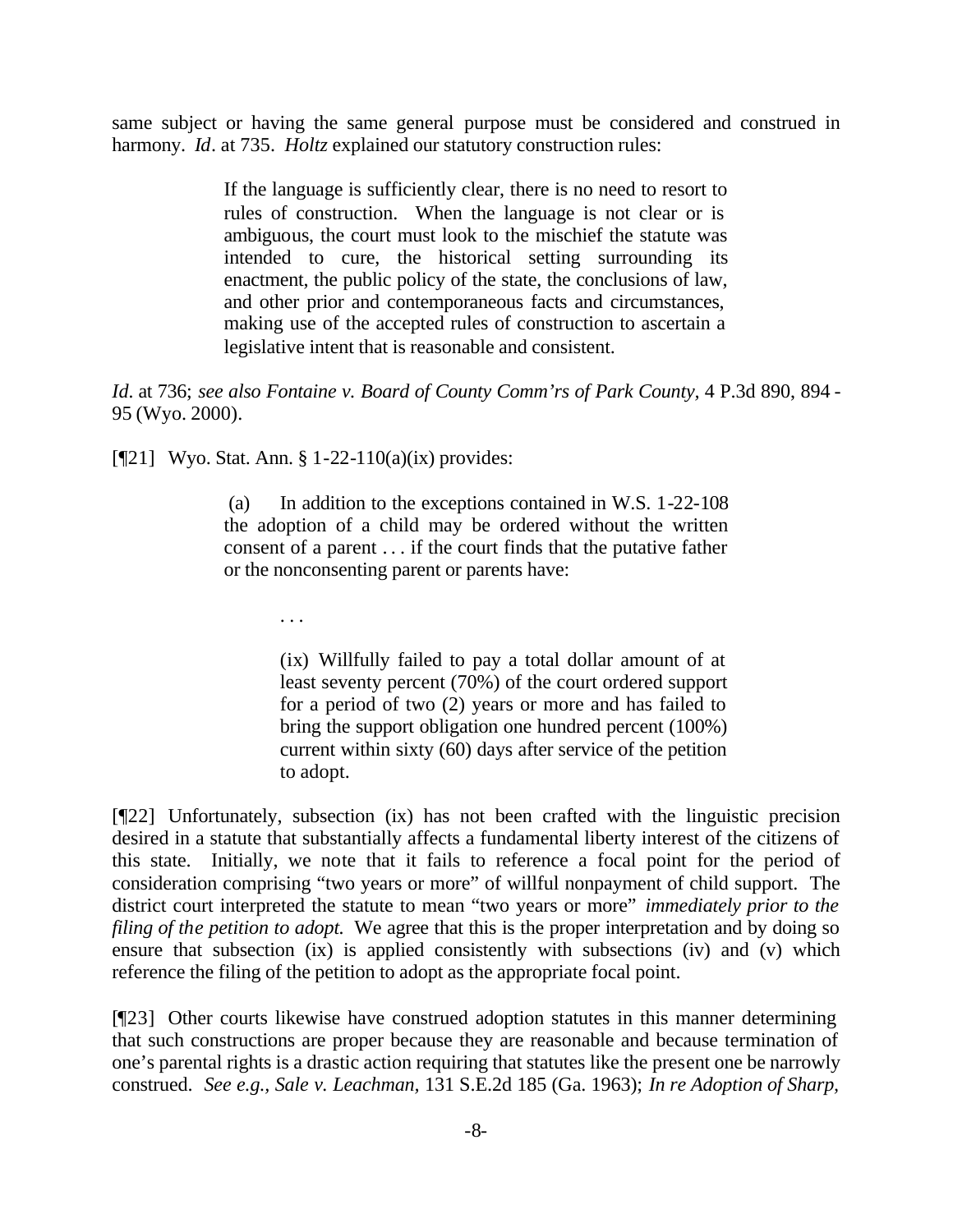419 P.2d 812 (Kan. 1966); *Petition of R.H.N.,* 673 P.2d 805, 806 (Colo.App, 1983) (appeal after remand 678 P.2d 1070 (1984)), *aff'd* 710 P.2d 482 (Colo. 1985). The Kansas Supreme Court, in interpreting a statute that included the phrase for "two consecutive years" but likewise referenced no focal point, reasoned thusly:

> If the statute were construed to mean that any two-year period in which a parent failed or refused to assume parental duties was sufficient to dispense with consent, a parent, who through a change of heart or circumstances had attempted to reassume such duties after the two-year period, would be placed in the difficult position of proving there had been in fact repentance. While there appears to be authority permitting a repentant parent to show a resumption of parental obligations and thus reacquire the right to object to adoption, we believe that by limiting the two-year period of consideration to that next preceding the filing of the petition a natural parent is placed in a more advantageous position to uphold his rights. In other words, the fulfillment of parental duties and obligations, is, in our thinking, more accurately gauged by the facts found to exist during the two-year period next preceding the initiation of the adoption proceedings.

> In light of the foregoing rules of statutory construction, and the inclination of the courts to uphold the rights of the natural parent, we are of the opinion that it was reasonably intended by the legislature that the failure or refusal to assume the duties of a parent for two consecutive years . . . refers to the period next preceding the filing of a petition for adoption.

*In re Adoption of Sharp,* 419 P.2d at 814-15 (citation omitted.).

[¶24] The next portion of subsection (ix) we must interpret is its language, "[w]illfully failed to pay a total dollar amount of at least seventy percent (70%) of the court ordered support for a period of two (2) years or more." It is conceivable this language might be interpreted to mean that the nonconsenting parent must have willfully failed to pay at least 70% of his monthly support payment for a period of at least twenty-four consecutive months; or alternatively, it could be interpreted to mean that the total dollar amount of his courtordered support for a period of at least two years is aggregated and it is then determined whether he has willfully failed to pay at least 70% of that total dollar amount.

[¶25] To illustrate: if Parent has court-ordered support of \$100 per month, if interpreted in the first manner, Parent may forfeit his right to withhold consent to the adoption of his child only if he fails to pay, at a minimum, \$70 every month for at least twenty-four months. If interpreted in the second manner, Parent may forfeit his right if he willfully fails to pay, at a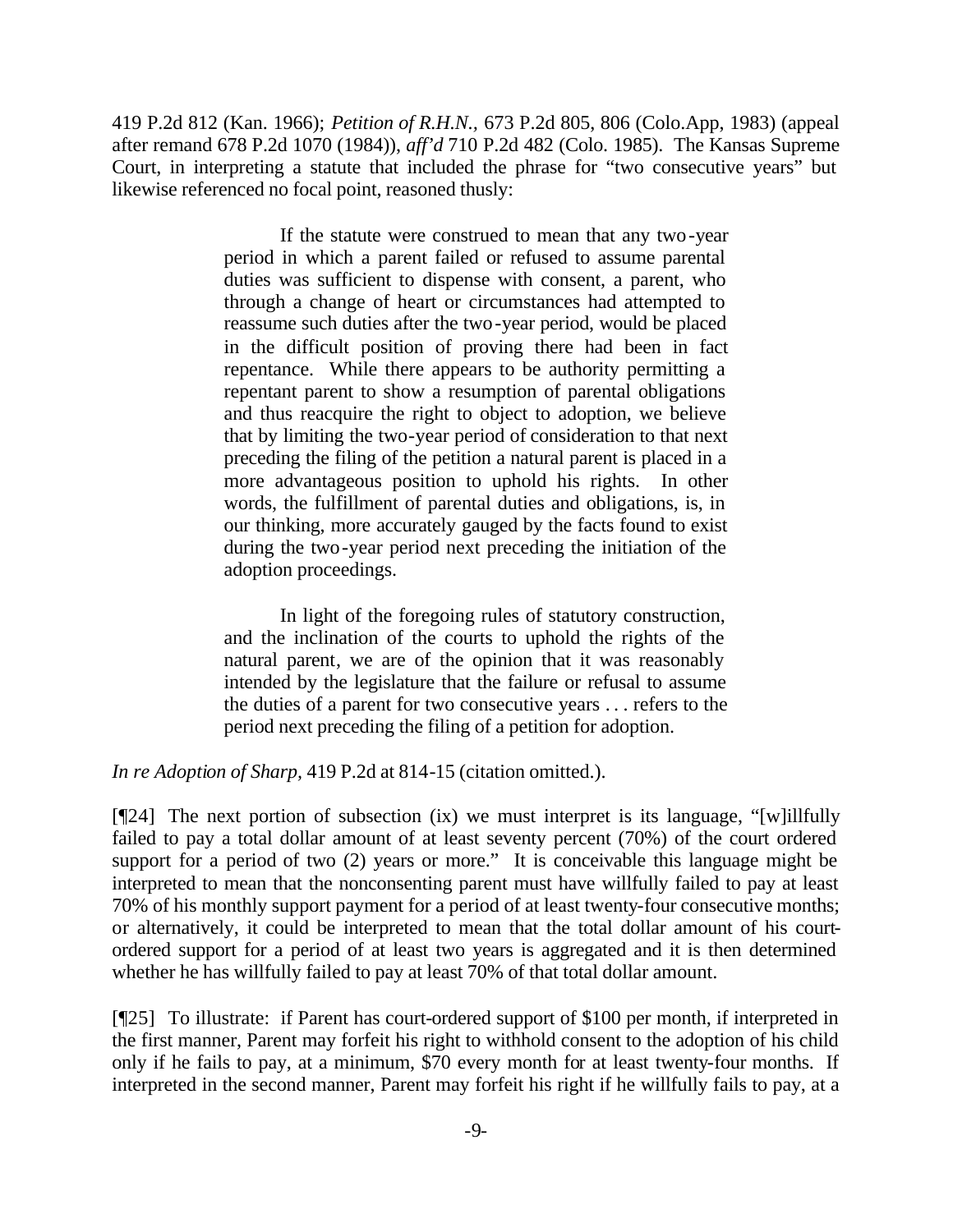minimum, 70% of \$2,400, or \$1,680, for at least the two-year period. Ultimately, we think the second interpretation was the one intended by the legislature as demonstrated by its use of the term "total dollar amount." The inclusion of this phrase would seem to indicate that an aggregation of the monthly court-ordered support for at least a two-year period is contemplated.

[¶26] We further necessarily conclude that the term "willfully" continues to modify the remaining portion of the sentence *including* the term "for a period of two (2) years or more." The plain language of the statute provides that the petitioner may prevail only if he has shown by clear and convincing evidence that the nonconsenting parent has *willfully failed* to pay the court-ordered support *and* that such willfulness has occurred "for a period of two years or more"<sup>5</sup> and that the parent has failed to bring the support obligation one hundred percent (100%) current within sixty (60) days after service of the petition to adopt. Stated another way, if within the two-year period the parent's nonpayment of child support is not proven as willful, a petitioner cannot meet his burden to prove the parent's willful nonpayment has occurred for the requisite period of time. Consequently, a petition for adoption pursuant to this subsection must fail. To hold otherwise would excise the language "for a period of two years or more" from the sentence in question and relieve petitioners of their burden to prove two years of continual willful nonpayment of court-ordered child support. The plain language of the statute adopted by the legislature and the rule of strict statutory construction that where two interpretations of the statute are reasonably possible, that interpretation which is most protective of the rights of the natural parent is to be selected further support this interpretation. As the Georgia Supreme Court noted in *Sale v. Leachman*:

> The statute here construed imposes a harsh and severe penalty upon the father not abiding by and obeying the mandate of a decree or order previously entered requiring him to pay a designated amount periodically for the support of his minor children. The penalty is to take from his bosom his own children, blood of his blood and bone of his bone, and without his consent give them to another. Our laws abhor penalties and forfeitures, .. . and a law imposing a penalty must be strictly construed.

*Sale,* 131 S.E.2d at 188 (citations omitted).

l

[¶27] Finally, it should be obvious without extensive elaboration that the penalty of the forfeiture of one's parental rights cannot be imposed on the basis of strict liability through the application of a crude monetary equation. Simple proof of a parent's failure to pay 70% of his or her court-ordered support for a period of two years or more immediately prior to the

 $<sup>5</sup>$  If the petitioner chooses to allege nonpayment of court-ordered support for a period of time greater than two</sup> years, then he also must prove the nonpayment was willful for the entire time so chosen.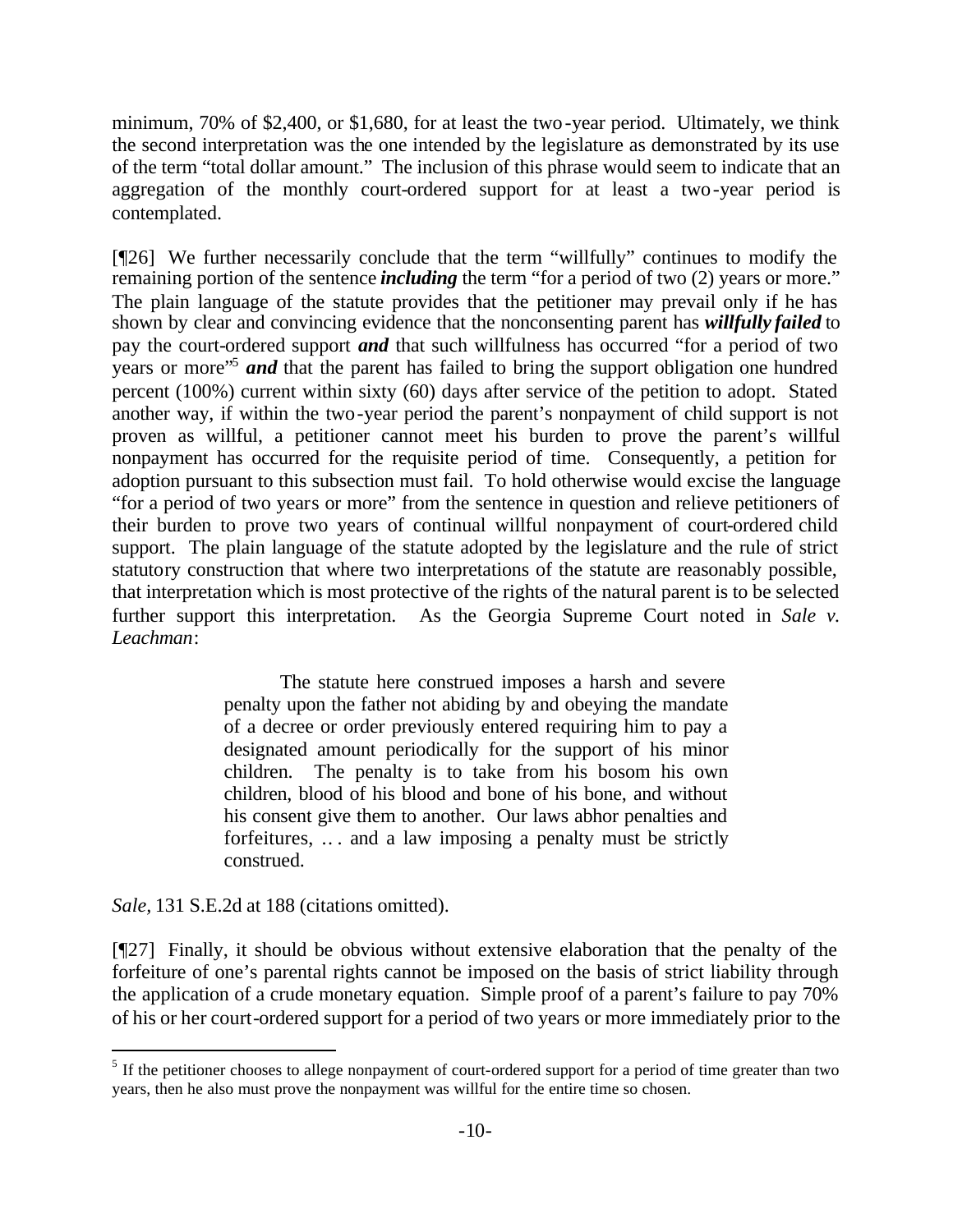filing of the petition, is not, as a matter of law, sufficient to satisfy either the requirements of the statute itself or the protections guaranteed to the parent by the U.S. and Wyoming Constitutions. Clearly, by inclusion of the modifying term "willfully" the statute draws a distinction, as it must, between the parent who though financially able to pay his courtordered child support is unwilling to do so, and the parent who though willing to pay his court-ordered child support is financially unable to do so. "A natural parent's failure to support his or her child does not obviate the necessity of the parent's consent to the child's adoption, where the parent's financial condition is such that he or she is unable to support the child." 2 Am.Jur.2d *Adoption* § 88 (1994). *See Owens v. Griggs,* 261 S.E.2d 463 (Ga.App. 1979); *Leithold v. Plass,* 505 S.W.2d 376 (Tex.Civ.App. 1974); *In re Adoption of Masa,* 492 N.E.2d 140 (Ohio 1986); s*ee generally* Annotation *Natural Parent's Indigence Resulting from Unemployment or Underemployment as Precluding Finding that Failure to Support Child Waived Requirement of Consent to Adoption 83* A.L.R.5<sup>th</sup> 375 (2000) and cases cited therein; and Annotation *Natural Parent's Indigence as Precluding Finding that Failure to Support Child Waived Requirement of Consent to Adoption—Factors Other than Employment Status 84 A.L.R.5<sup>th</sup>* 191 (2000) and cases cited therein.

[¶28] Moreover, this court has defined willfully in the context of Wyo. Stat. Ann. § 1-22- 110 as "intentionally, knowingly, purposely, voluntarily, consciously, deliberately, and *without justifiable excuse,* as distinguished from carelessly, inadvertently, accidentally, negligently, heedlessly or thoughtlessly." *Matter of Adoption of CCT,* 640 P.2d 73, 76 (Wyo. 1982); *Matter of Adoption of CJH*, 778 P.2d 124, 127 (Wyo. 1989); *Matter of Adoption of SMR*, 982 P.2d at 1249. While analyzing an analogous provision, § 1-22-110(a)(iv) in *Matter of Adoption of CCT,* we said: "Appellant's failure to contribute to the support of the children was not accidental, inadvertent or *financially impossible*—at least not during the year immediately prior to the filing of the petitions for adoption. The failure was deliberate and voluntary. It was done consciously and intentionally and without justifiable excuse. It was not due to oversight or *lack of means to make contributions***."** *Id.* at 76. (emphasis added).

[ $[$ [29] In the case at bar, applying Wyo. Stat. Ann. § 1-22-110(a)(ix), the district court in its order stated:

> 8. Under the Paternity Decree, [Father] is to pay \$192.00 per month in child support. Through December 1999, [Father] should have paid \$13,292.00 in child support, and currently owes of that amount \$9,636.50.

> 9. The Court specifically finds [Father] willfully failed to pay at least 70% of the court ordered child support for a two year period prior to the filing of this petition and that he has not brought his support 100% current within 60 days after being served the petition as set forth in W.S.  $\S1-22-110(a)(ix)$ . This finding of willful failure to pay is supported by the following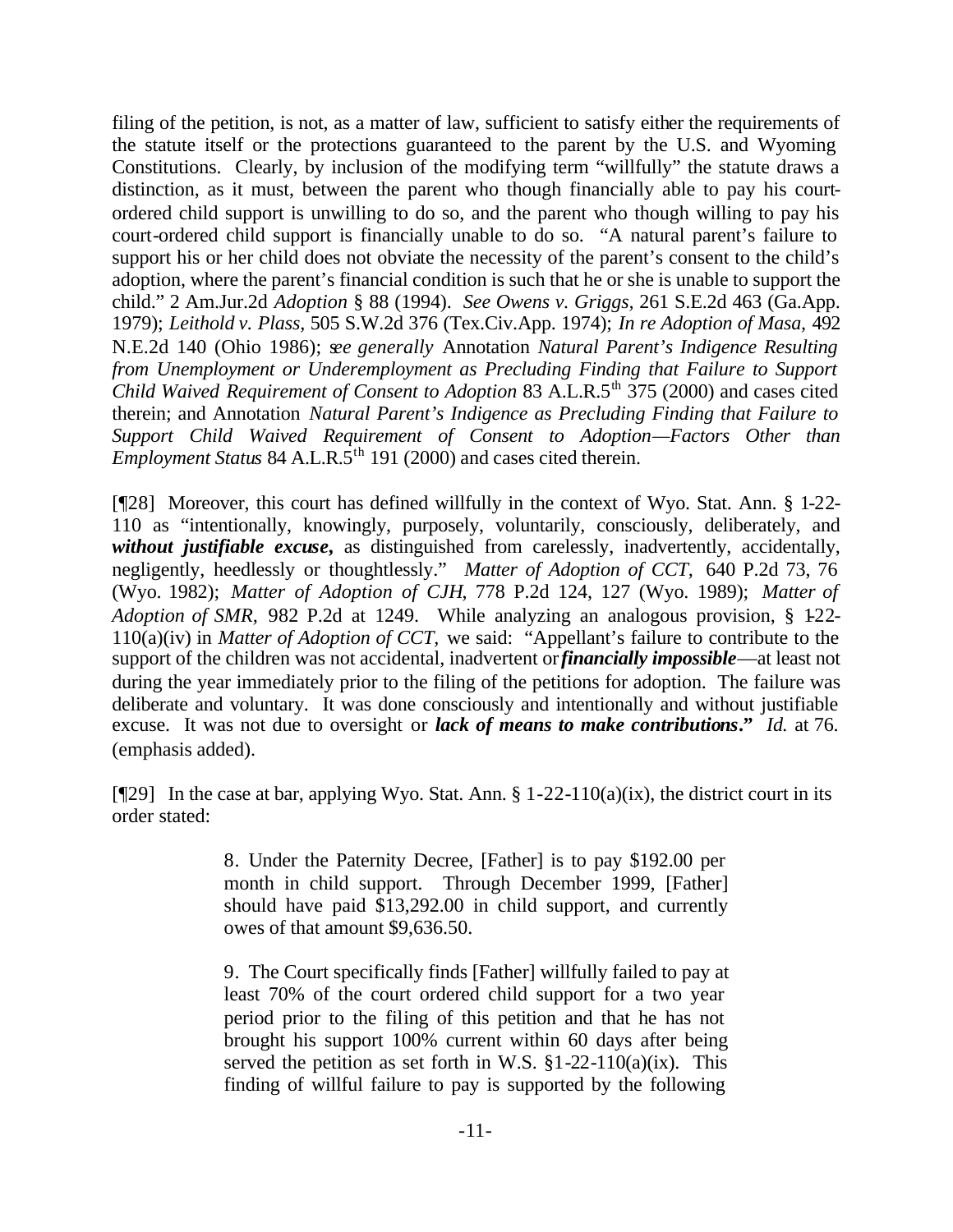facts: a) [Father] for the year prior to the petition made minimal support contributions. However, since he entered the CAC in August 1999, in Gillette, Wyoming, his support has been reasonable and substantial. b) His failure to pay child support from October 8, 1998, through October 8, 1999, is a consequence of incarceration which was his own making and which was willful. c) [Father] was released on probation after he was sentenced in 1995. His probation was revoked in 1996. He was then placed on probation in 1997, failed to make child support payments in 1997 and was held in contempt of court. His probation under a criminal case was revoked and he was incarcerated to the Wyoming State Penitentiary in July 1998. d) [Father] had the opportunity to avoid incarceration and pay support, but failure to pay support was a willful failure, as his acts which resulted in his sentence and probation revocation were willful acts.

[¶30] The petition for adoption was filed October 14, 1999, alleging two years of nonpayment of at least 70% of court-ordered child support. Thus, the period of time under consideration is from October 13, 1997, to October 14, 1999. The district court found: "[Father] for the year prior to the petition made minimal support contributions. However, since he entered the CAC in August 1999, in Gillette, Wyoming, his support has been reasonable and substantial.... His failure to pay child support from October 8, 1998, through October 8, 1999, is a consequence of incarceration which was his own making and which was willful."

[¶31] Thus, the district court found that from October 8, 1998, through October 8, 1999, Father was incarcerated yet still during that time "made minimal support contributions." Evidence in the record before us on review also supports this finding. The district court further found that since August of 1999, Father's support had been "reasonable and substantial."<sup>6</sup>

[¶32] As found by the district court, following his release from prison, and prior to the filing of the petition to adopt, Father made two child support payments well over the amount of his court-ordered support. As a consequence, the petitioner Stepfather cannot show that the statute has been satisfied because any willful nonpayment by Father has not occurred "for a period of two years or more" prior to the filing of the petition for adoption. *See Matter of Adoption of A.F.M.,* 960 P.2d 602, 604-05 (Alaska 1998) (vacating the adoption decree

- 11/5/1999 \$192.63
- 11/15/1999 \$96.73

<sup>&</sup>lt;sup>6</sup> The record indicates that Father made the following payments.

<sup>9/24/1999 \$238.79</sup>

<sup>10/8/1999</sup> \$264.98

<sup>10/22/1999</sup> \$293.58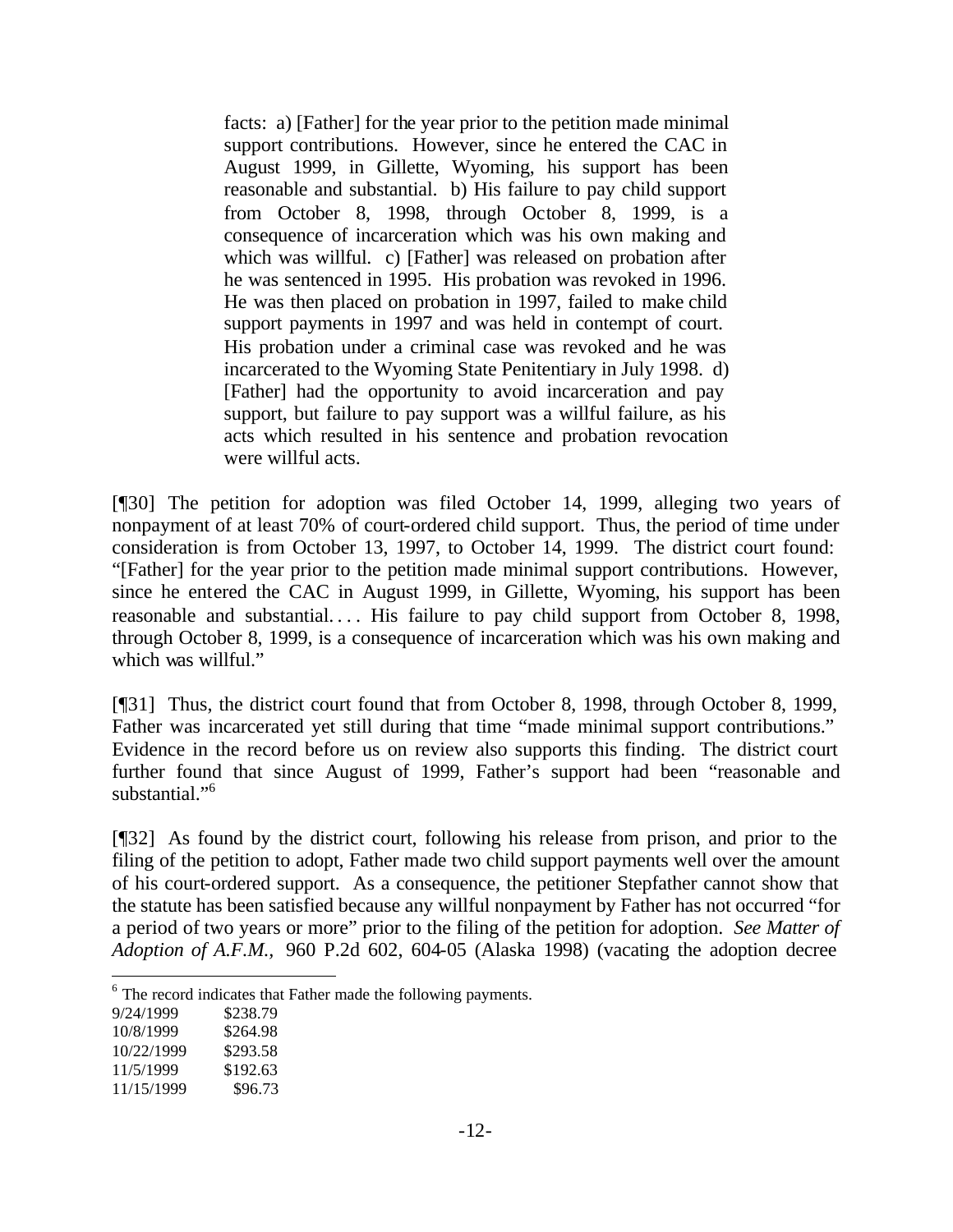because the lower court implicitly misinterpreted the statute and therefore miscalculated the period of nonsupport as a year and a day rather than eleven months.)

[¶33] Furthermore, the district court's reliance on Father's incarceration as providing the necessary grounds for dispensing with his consent to the adoption is clearly erroneous. We herein expressly disapprove the reasoning used to decide that Father's nonpayment of child support was willful. The court determined that "[Father's] failure to pay child support from October 8, 1998, through October 8, 1999, is a consequence of incarceration which was his own making and which was willful." It concluded that Father, "had the opportunity to avoid incarceration and pay support, but failure to pay support was a willful failure, as his acts which resulted in his sentence and probation revocation were willful acts."

[¶34] The statute requires that a parent must have "willfully failed to pay" support. The act that must be willful is the failure to pay support. Incarceration, standing alone, does not provide the direct intent necessary to constitute willful failure to pay under the pertinent statute. Otherwise, the granting of an adoption without the consent of a parent can be based upon a mere desire to compound the sentence for a parent's past crime. The statutory language clearly does not support such a result.<sup>7</sup>

[¶35] In *Matter of Adoption of V.A.J.*, 660 P.2d 139 (Okla. 1983), the Oklahoma Supreme Court reviewed the propriety of the granting of an adoption against the consent of an incarcerated parent on the statutory grounds of willful failure to contribute to the support of the minor. The Oklahoma Supreme Court reversed the order granting the adoption, finding that the incarcerated parent did not have the financial ability to pay any support. In discussing the requirement that any failure to pay must be "willful," the court stated:

> The statutory language ... is clearly devoid of any explicit legislative intent that imprisonment for any crime or for any duration afford a ground for dispensing with a parent's consent. The statute requires willful failure or refusal to contribute. Imprisonment cannot be equated with willful failure to contribute to the child's support. The natural father is not to be deemed willful when, as here, incarceration prevents his making any contribution to the child's support. The proper inquiry to address in this case is whether the natural parent intentionally incapacitated himself for the purpose of avoiding the duty imposed by law; if so, then imprisonment may

<sup>7</sup> This court rejected similar reasoning in *Wood v. Wood,* 964 P.2d 1259 (Wyo. 1998). There the district court refused to modify an incarcerated father's child support obligation finding that the father had "voluntarily" committed a criminal offense and had thus become "voluntarily underemployed" for the purposes of Wyo. Stat. Ann. § 20-6-302(b). In reversing the judgment we held, "[a]lthough this statute does not explain how to determine whether or not a parent is voluntarily underemployed, it illustrates what types of situations qualify a parent as being voluntarily underemployed. The legislature obviously did not contemplate voluntarily committing a crime when it enacted this statute." *Id.* at 1266.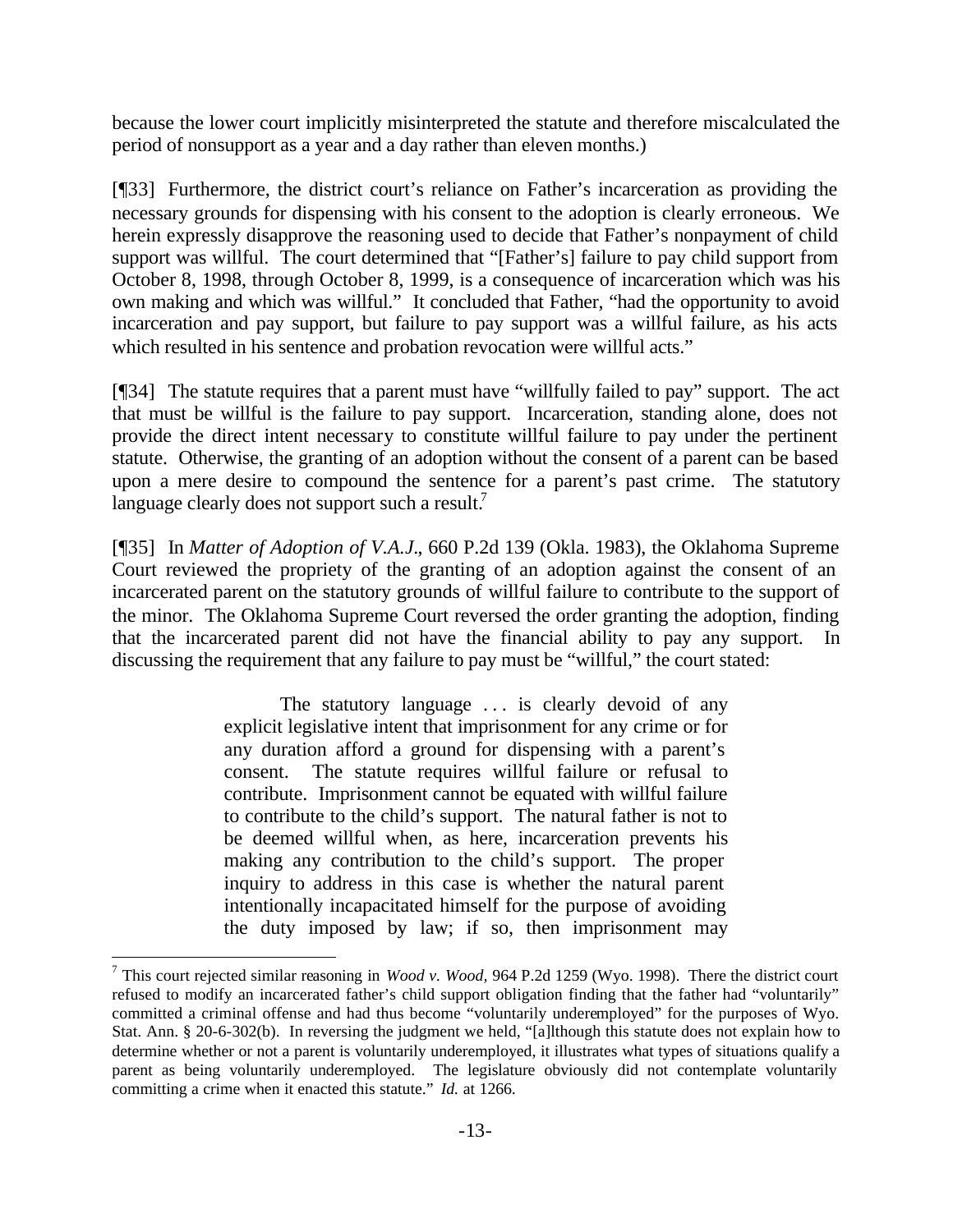constitute justification for dispensing with his consent in the adoption proceeding. The evidence here does not support an inference that the father's commission of a felony, and subsequent incarceration therefor, was for the purpose of avoiding his support obligation. Thus his incapacity to earn income and pay support may not be deemed "willful."

## *Id.* at 141. (Footnotes omitted).

[¶36] In so holding, we do not imply that incarceration provides total justification for nonpayment of child support. A parent must always pay child support according to his or her financial ability. *Glenn v. Glenn,* 848 P.2d 819, 821 (Wyo. 1993) (the legislature intended child support obligations to be paid where reasonably possible, including out of funds received by an incarcerated parent). Rather, the focus must remain on the parent's intent and ability to pay. The courts should look at whether the parent has demonstrated, through whatever financial means available to him, that the parent has not forgotten his statutory obligation to his child. *See Baker v. Nicholson,* 279 S.E.2d 717 (Ga.App. 1981) (overruled on other grounds) (reversing and remanding case for trial court finding that failure to support or communicate with child was without justifiable cause where father by reason of his incarceration was involuntarily prevented from supporting his children and involuntarily restricted in his communication with his children. "[W]e would be remiss in the exercise of judicial economy to fail to note that there is a paucity of evidence to support a finding that appellant was without justifiable cause in failing to support or communicate with his children. To hold otherwise would subject every prisoner without independent means to the loss of his parental rights." At 718.)

[¶37] Accordingly, the focus must be on Father's ability to provide court-ordered support, and, if he lacked the ability, the reason therefore. The order under review does contain affirmative findings regarding payments by Father for at least one year. The trial court found that Father made minimal support contributions for the year preceding the filing of the petition. The trial court concluded that Father was unable to make full child support payments during this period of time because of his incarceration. No other reason for nonpayment of the full amount of court-ordered support is given. There is no indication in the order under review that Father's acts resulting in his incarceration were in any way motivated by an intent to avoid payment of court-ordered child support. The court went on to specifically find that Father has made "reasonable and substantial" contributions since his release to CAC in August 1999. This suggests that the lack of payment of the full amount of court-ordered child support for a period of one year within the statutorily required "period of two years or more" was the result of a lack of ability to pay rather than a deliberate repudiation of parental responsibilities. *See also In re Adoption of S.E.B.*, 891 P.2d 440 (Kan. 1995) (stating that under applicable statute, courts are required to take into consideration the period of time that the father was incarcerated and unable to support the children and finding father's incarceration for seven of the required twenty-four months meant under the circumstances the trial judge had improperly granted the adoption).